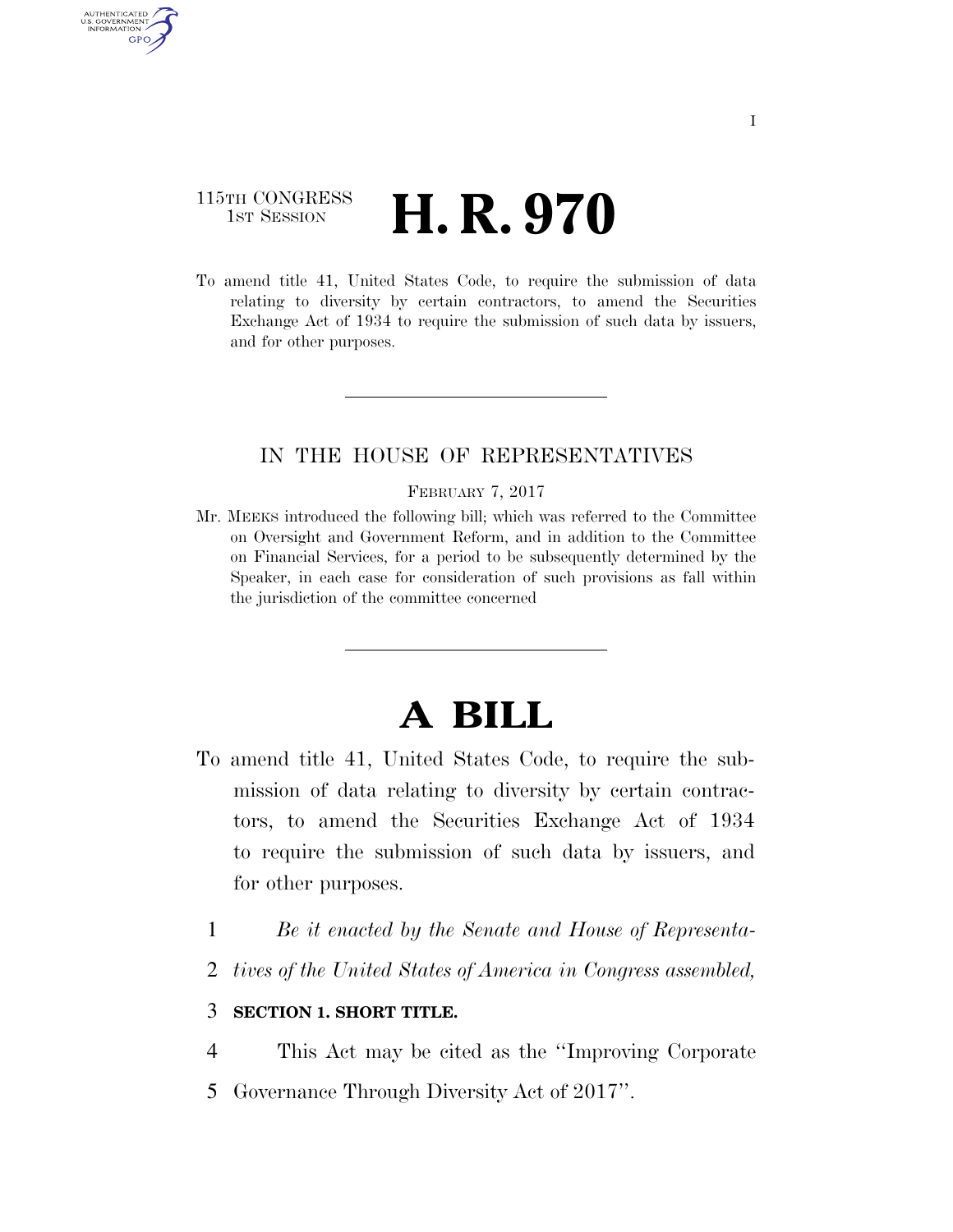(a) IN GENERAL.—Chapter 47 of subtitle I of title 41, United States Code, is amended by adding at the end the following new section:

## **''§ 4713. Submission of data relating to diversity by certain contractors.**

8 "(a) SUBMISSION OF DATA.—In the case of the award of a contract in an amount of \$5,000,000 or more to a covered contractor, the head of an executive agency shall require the contractor to submit, not later than 60 days after the award of the contract, the following:

 ''(1) Data on the racial, ethnic, and gender composition of the board of directors and the C-level executives of the covered contractor.

 $\frac{1}{2}$  Data on the affiliation of any member of the board of directors or any C-level executive to a historically underrepresented group, including vet- erans of the Armed Forces and individuals with dis-abilities.

21 "(3) Any plan or strategy that exists on the date of the submission of data under this subsection to improve the diversity of the board of directors or the C-level executives of the covered contractor.

25 "(b) REPORTS.—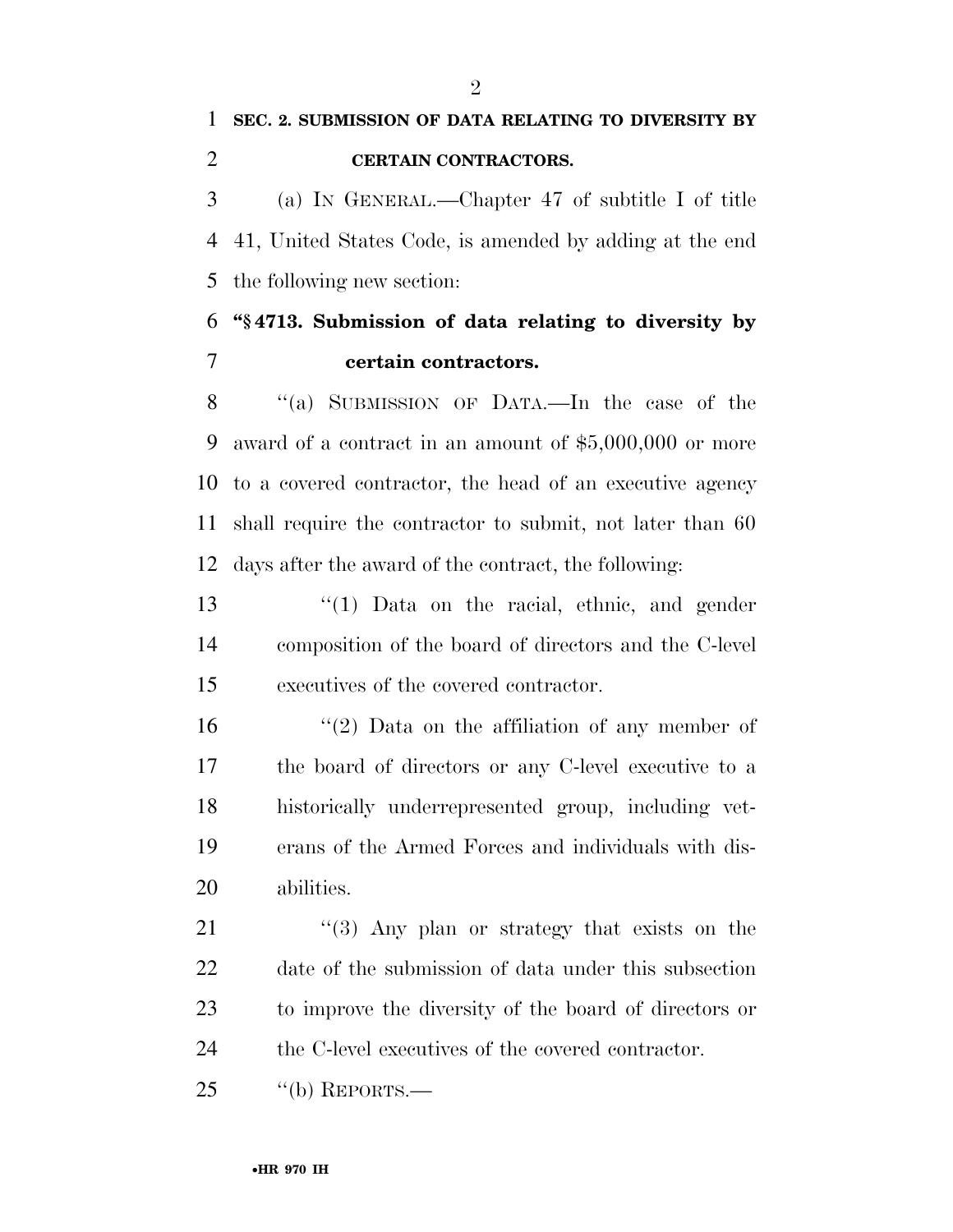| $\mathbf{1}$   | "(1) QUARTERLY REPORT TO GENERAL SERV-              |
|----------------|-----------------------------------------------------|
| $\overline{2}$ | ICES ADMINISTRATION.—After the end of a calendar    |
| 3              | quarter, each executive agency shall submit to the  |
| $\overline{4}$ | Administrator of General Services a report that in- |
| 5              | cludes the data submitted by contractors under sub- |
| 6              | section (a) during the quarter covered.             |
| 7              | "(2) ANNUAL REPORT TO CONGRESS AND OF-              |
| 8              | FICES OF MINORITY AND WOMEN INCLUSION.-             |
| 9              | "(A) IN GENERAL.—Not later than Feb-                |
| 10             | ruary 14 of each calendar year, the Adminis-        |
| 11             | trator of General Services shall submit to Con-     |
| 12             | gress and each Office of Minority and Women         |
| 13             | Inclusion established under section 342 of the      |
| 14             | Dodd-Frank Wall Street Reform and Consumer          |
| 15             | Protection Act (12 U.S.C. 5452) an annual re-       |
| 16             | port that—                                          |
| 17             | "(i) includes the data submitted to                 |
| 18             | the Administrator under paragraph (1)               |
| 19             | during the preceding calendar year and the          |
| <b>20</b>      | data submitted under section $13(s)$ of the         |
| 21             | Securities Exchange Act of 1934;                    |
| 22             | "(ii) uses the data described in clause             |
| 23             | (i), as well as information from other reli-        |
| 24             | able sources, to analyze the diversity of the       |
| 25             | board of directors and the C-level execu-           |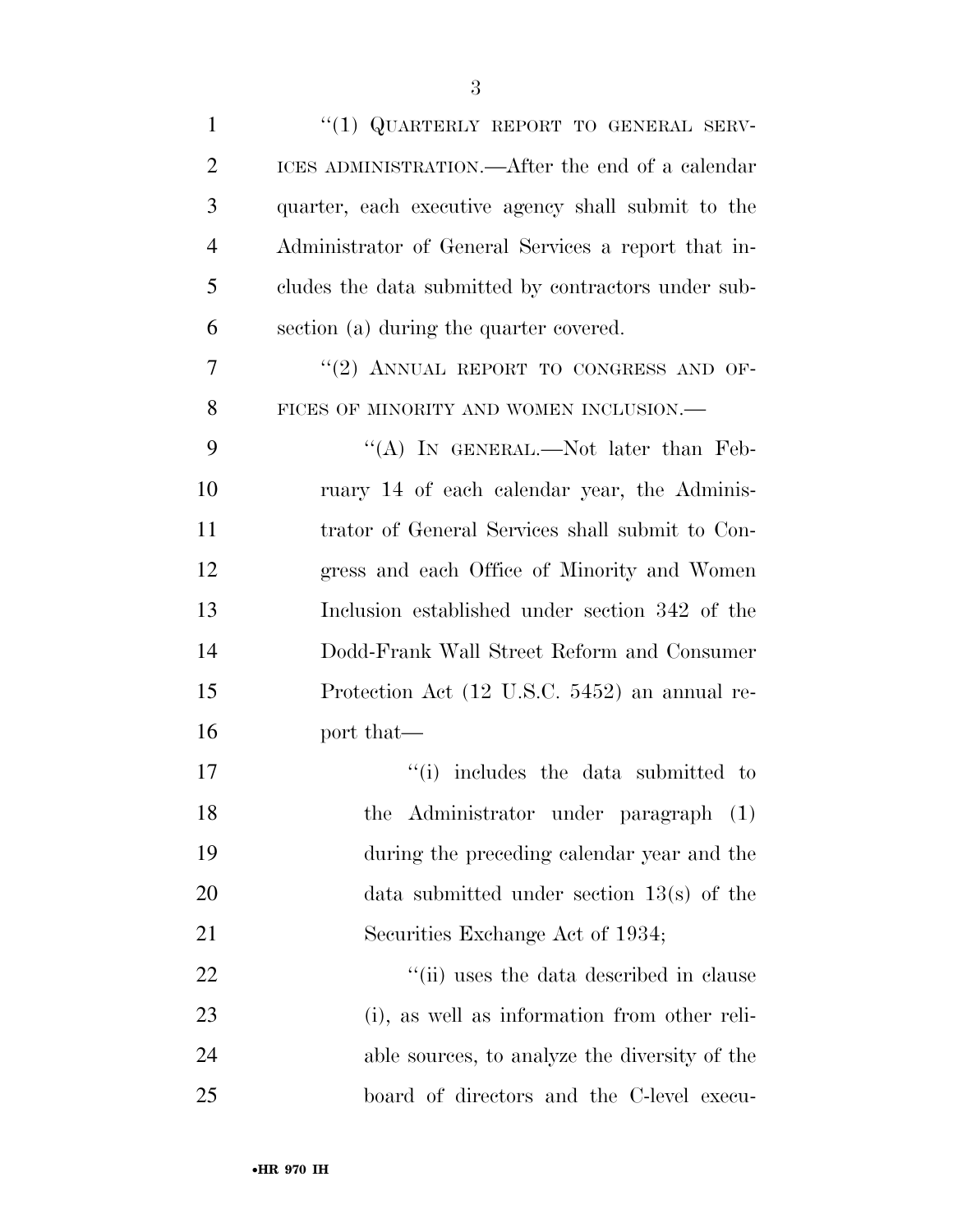tives of each entity submitting data in comparison to the industry peers of such entity, including any trends and progress related to such diversity; and ''(iii) based on the analysis conducted under clause (ii), lists each entity submit-7 ting data that is significantly lagging be- hind the industry peers of such entity with respect to the diversity of the board of di- rectors and the C-level executives. 11 "(B) PUBLIC AVAILABILITY.—The Admin- istrator of General Services shall make publicly available each annual report submitted under subparagraph (A). ''(c) PUBLIC COMMENT.—After the end of the four- year period beginning on the date of the enactment of this section, and every four years thereafter, the Administrator of General Services shall review the implementation of the requirements of this section and provide an opportunity for public comment on such review. 21 ""(d) DEFINITIONS.—In this section:

22 "(1) COVERED CONTRACTOR.—The term 'cov- ered contractor' means a for-profit business with an-nual gross receipts in excess of \$1,000,000,000 dur-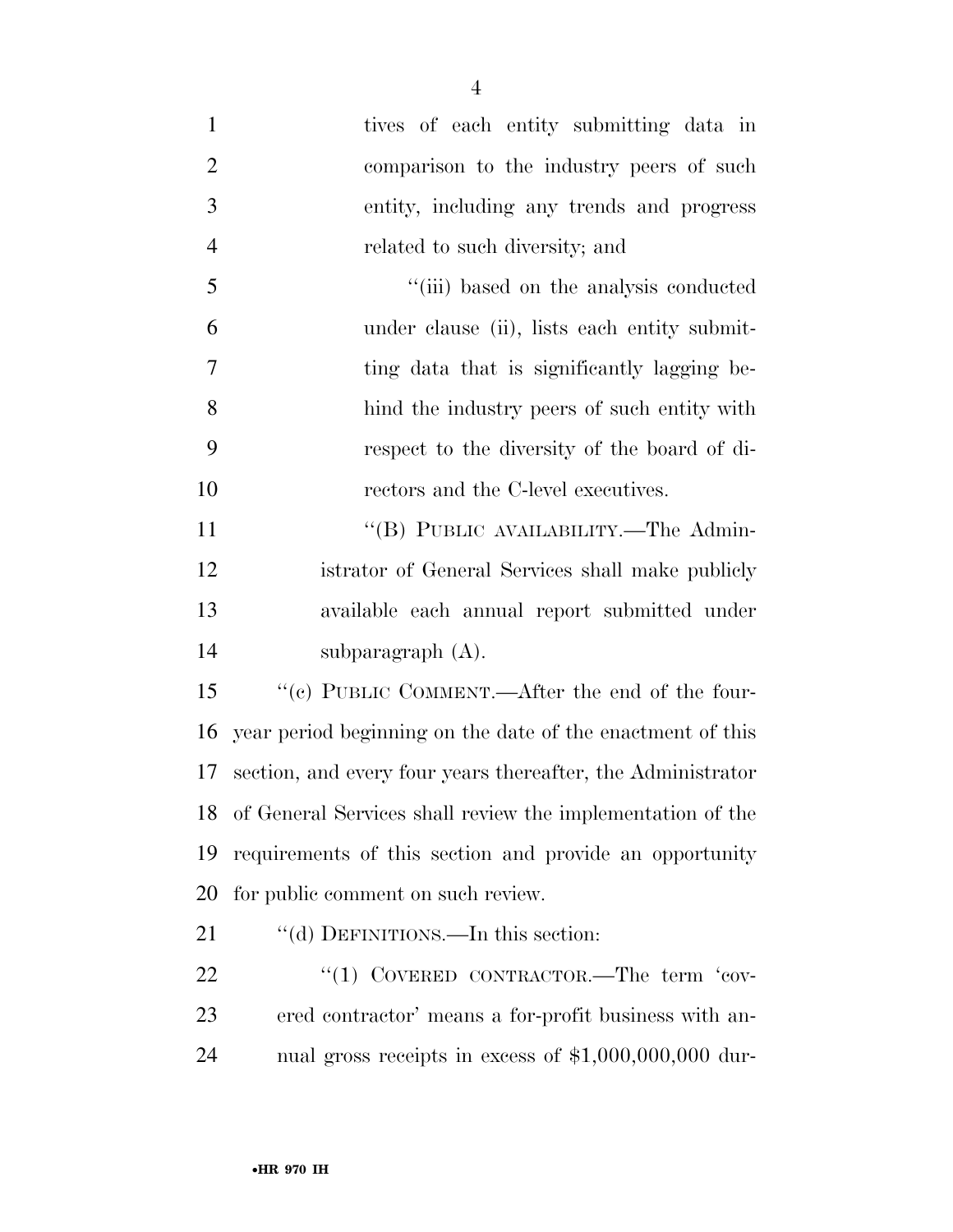| $\mathbf{1}$   | ing the year preceding the submission of a bid or                         |
|----------------|---------------------------------------------------------------------------|
| $\overline{2}$ | proposal for a contract described in subsection (a).                      |
| 3              | "(2) C-LEVEL EXECUTIVE.—The term 'C-level                                 |
| $\overline{4}$ | executive' means the most senior executive officer,                       |
| 5              | information officer, technology officer, financial offi-                  |
| 6              | cer, compliance officer, or security officer of a cov-                    |
| 7              | ered contractor.".                                                        |
| 8              | (b) CLERICAL AMENDMENT.—The table of sections                             |
| 9              | at the beginning of chapter 47 of such title is amended                   |
| 10             | by inserting after the item relating to section 4712 the                  |
| 11             | following new item:                                                       |
|                | "4713. Submission of data relating to diversity by certain contractors.". |
|                |                                                                           |
| 12             | SEC. 3. SUBMISSION OF DATA RELATING TO DIVERSITY BY                       |
| 13             | <b>ISSUERS.</b>                                                           |
|                | (a) IN GENERAL.—Section 13 of the Securities Ex-                          |
| 14<br>15       | change Act of 1934 (15 U.S.C. 78m) is amended by add-                     |
| 16             | ing at the end the following:                                             |
|                | 17 "(s) SUBMISSION OF DATA RELATING TO DIVER-                             |
| 18             | $SITY$ .                                                                  |
| 19             | "(1) SUBMISSION OF DATA.—Each issuer re-                                  |
| <b>20</b>      | quired to file an annual report under subsection (a)                      |
| 21             | shall disclose in that report, the following:                             |
| 22             | $\lq\lq$ . Data on the racial, ethnic, and gen-                           |
| 23             | der composition of the board of directors and                             |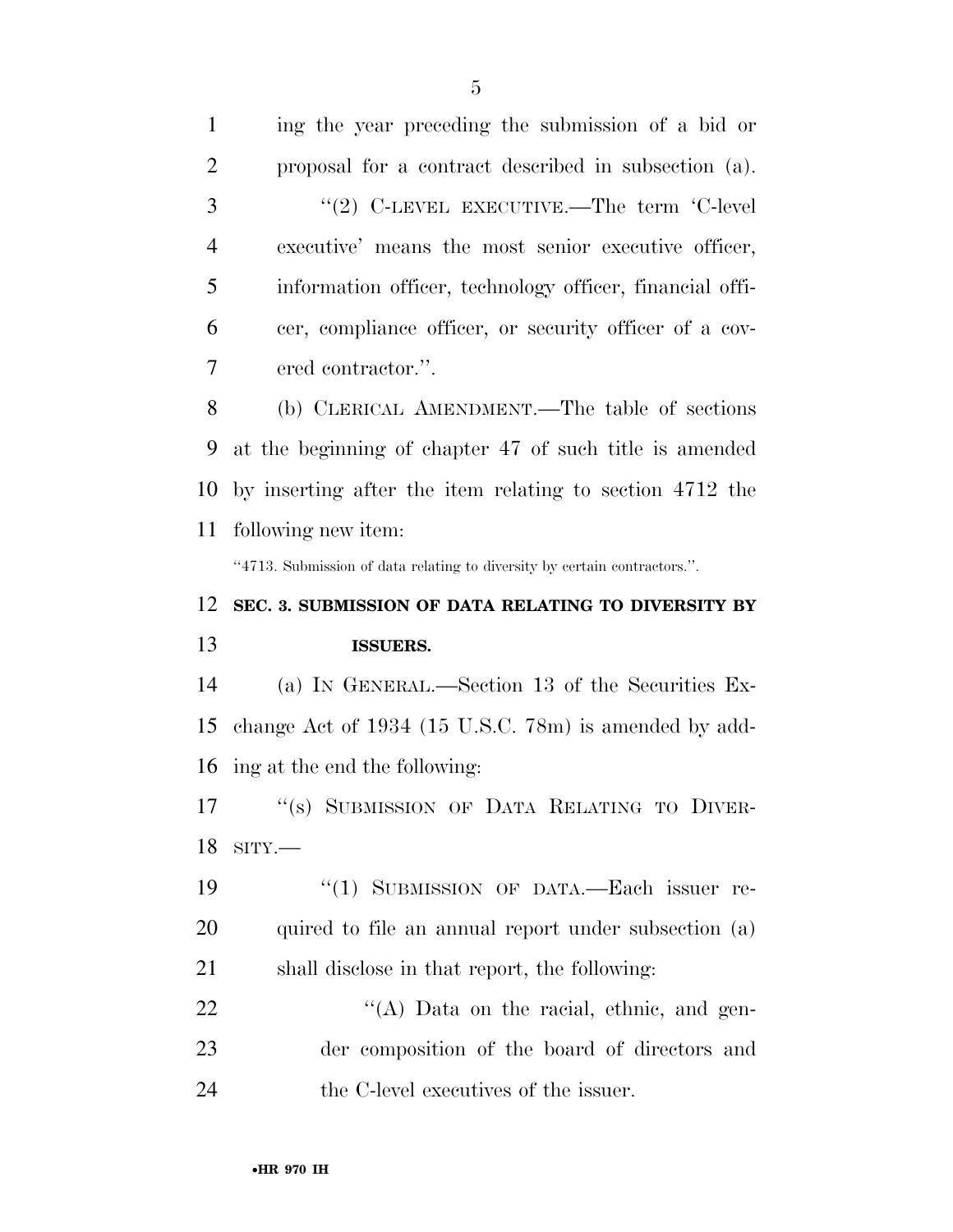1 ''(B) Data on the affiliation of any mem- ber of the board of directors or any C-level ex- ecutive of the issuer to a historically underrep- resented group, including veterans of the Armed Forces and individuals with disabilities.  $^{\circ}$  (C) Any plan or strategy that exists on the date of the submission of data under this paragraph to improve the diversity of the board of directors or the C-level executives of the issuer. 11 "(2) C-LEVEL EXECUTIVE DEFINED.—In this subsection, the term 'C-level executive' means the most senior executive officer, information officer, technology officer, financial officer, compliance offi- cer, or security officer of an issuer.''. (b) CORPORATE GOVERNANCE REGULATIONS.—Not later than 90 days after the date of the enactment of this Act, the Securities and Exchange Commission shall revise 19 paragraph (v) of section  $229.407(c)(2)$  of title 17, Code of Federal Regulations, to require that when the descrip- tion described in such paragraph is presented in a proxy or information statement relating to the election of direc- tors, the qualities and skills described in such paragraph, along with the nominee's gender, race, ethnicity, and affili-